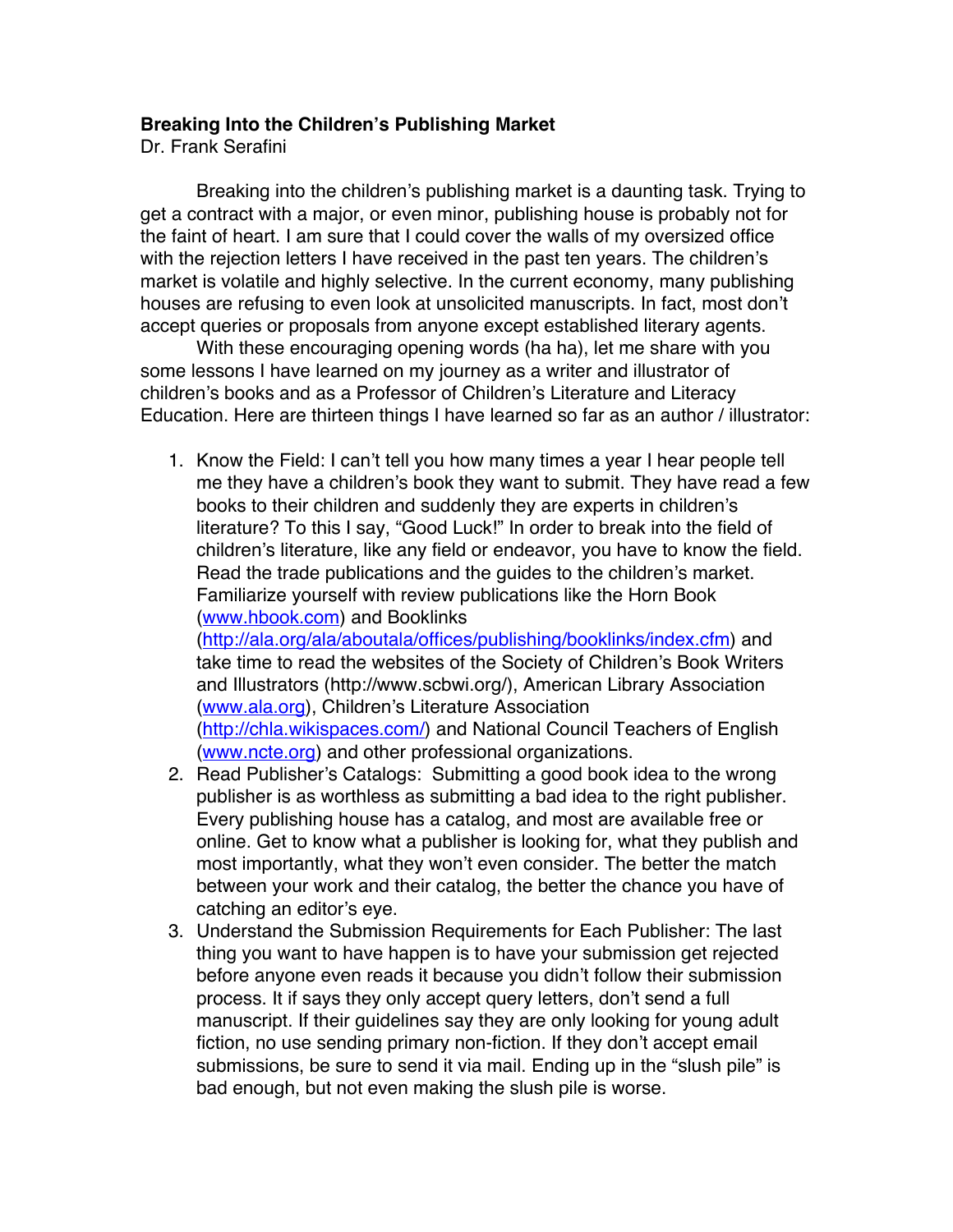- 4. Study Writing for Children: Just because you have read stories to your children does not mean you know how to write for them. Non-fiction, poetry, original stories, magazine articles and ABC books all require different writing skills. A writing course or conference can be very helpful.
- 5. Non-Fiction Series catch Editor's Eyes: Editors like non-fiction series more than single books. An added bonus is you often get a contract for multiple books. Hooray! Being able to envision what a series may look like will get you noticed more than submitting a single book at times. My first series, Looking Closely now has six books in it with as many as four more that I would have published if given a chance.
- 6. Court an Editor: I don't mean flowers and such, but get to know them, learn what they like and what they are interested and not interested in. Realize their time is valuable and make every effort to respect their schedule. Once you get to know one, figure out a way to work together on projects. Listen to them! The good ones will make your books and your writing better. I suggest making contact with local and smaller publishing houses that focus on the types of publications you are interested in. It is hard to initially break into a major house. Besides, you may have a better chance if you can meet with someone face to face that enjoys living where you live.
- 7. Be Open and Flexible with Your Ideas: My first ideas for an ABC book about Earth's Natural Features was rejected by my publisher, but they liked my photography enough to sit down with me and listen to other ideas. Eventually we worked together to find a way to use my photography to help children see the world differently.
- 8. Develop a Presence: Websites, on-line galleries, podcasts, blogs, photography magazine articles, workshops, camera clubs can all add to ourselves getting noticed. Always have business cards or a flyer of your work in your photo bag and backpack. You never know when someone will want to see what you are working on.
- 9. Understand How Images are Presented in Book Formats: Not only do you have to worry about light, composition, exposure and focus, now you have to understand where the gutter (the crease in between two pages in a double page spread) falls in an image, but also whether the book will be a horizontal (landscape) or a vertical (portrait) format. There are generally 32 pages in a picture book. How many images per page, how much writing, and whether the images will have borders or be full bleeds are now things that must be considered.
- 10.Keep Your Images Simple: This is the hallmark of great photography in general, but it is essential for book images. If the image is of a box turtle, then readers don't want to focus on the grass or the reflection in the pond.
- 11.Color Catches the Eye: My publisher and editor love when I submit bright eye-catching colors in my images. They are always thinking about what